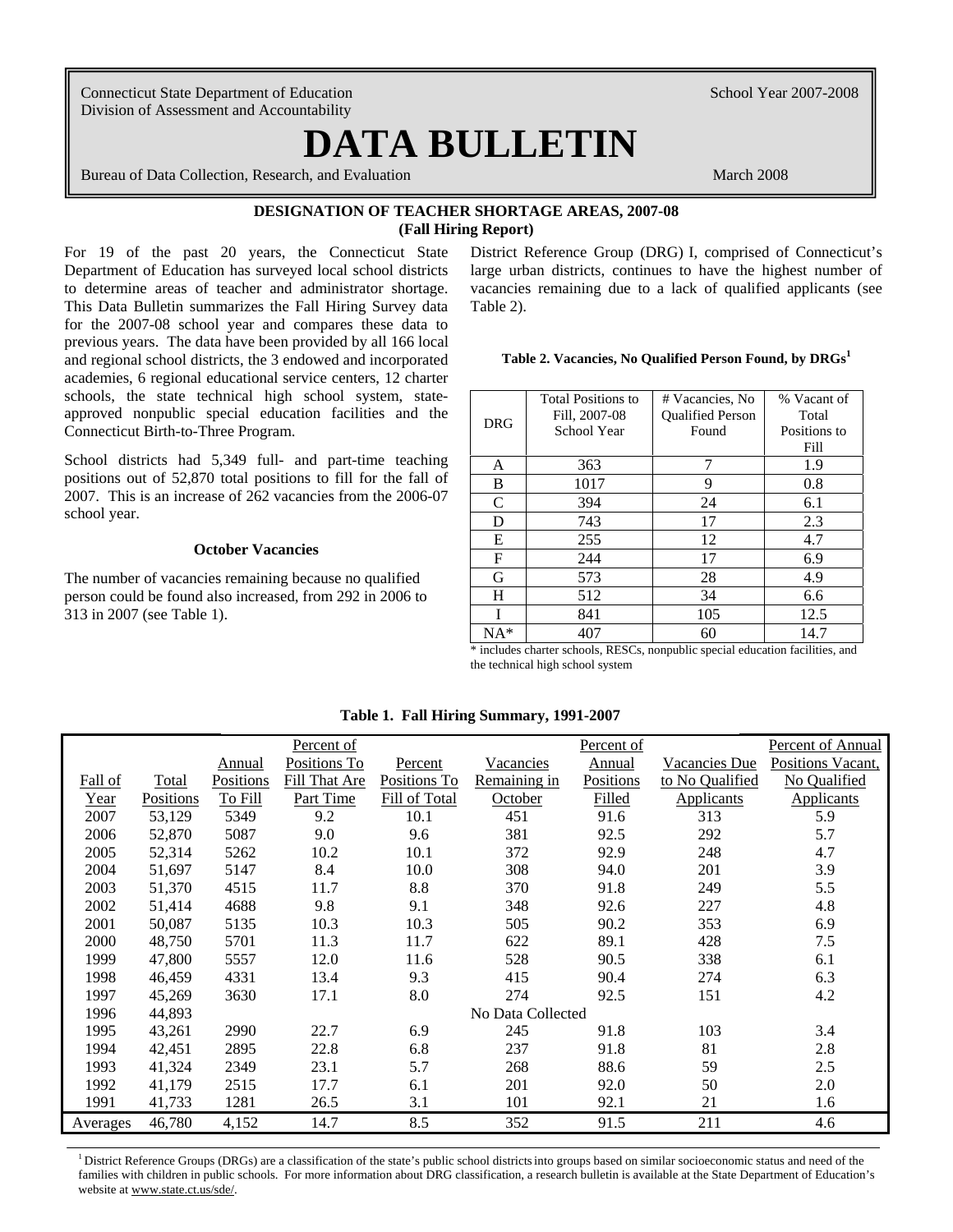The majority of school districts indicated that they were using short-term substitutes as a solution to their October vacancies (see Table 3). In addition, approximately 16 percent of the October vacancies were handled by either redistributing students among other classes, thereby increasing class size, or by adding additional classes to teachers' schedules. Approximately five percent of the vacancies were resolved by no longer offering a course.

# **Table 3. Solution to October Vacancies**

| <b>Solution</b>                                                       | $%$ of<br><b>October</b><br><b>Vacancies</b> |
|-----------------------------------------------------------------------|----------------------------------------------|
| Course no longer offered                                              | 5.1                                          |
| Students redistributed among other classes                            | 5.4                                          |
| Short-term substitute                                                 | 45.6                                         |
| Teacher(s) with appropriate certification pick up<br>additional class | 11.2                                         |
| Remaining vacant (administrative positions only)                      | 5.1                                          |
| Filled by interim appointment (administrative                         | 7.8                                          |
| positions only)                                                       |                                              |
| Other                                                                 |                                              |

#### **Designation of Shortage Areas**

**Based on 2006-07 school-year data, the state-identified shortage areas for the 2007-08 school year are:** 

- **Bilingual Education, PK-12**
- **Comprehensive Special Education, 1-12**
- **English, 7-12**
- **Intermediate Administrator**
- **Library Media Specialist**
- **Mathematics, 7-12**
- **Music, PK-12**
- **Science, 7-12**
- **Speech and Language Pathology**
- **Technology Education, PK-12**
- **World Languages, 7-12**

**These subject areas were approved by the U.S. Department of Education as federally designated teacher shortage areas**. **The data collected in the 2007 Fall Hiring Survey will be used to determine the teacher shortage areas for the 2008-09 school year.**

The Connecticut State Department of Education sends a yearly proposal to the U.S. Department of Education to consider certain subjects as areas of shortage. This designation enables borrowers under the Stafford and Supplemental Loans for Students programs who teach in one of these areas to possibly qualify for a deferral of loan repayments. Perkins loan holders may qualify for full loan forgiveness if they are teaching in one of these shortage areas.

Connecticut also designates shortage areas in response to a mortgage assistance program administered by the Connecticut Housing Finance Authority (CHFA). This program enables teachers who teach in a priority school district, or who teach in a state-identified subject-matter shortage area, to qualify for mortgage assistance. In the case of certified teachers employed by a priority school district, the teacher's residence must be located in that district. Teachers who teach in a state-identified subject-matter shortage area are able to purchase homes statewide. This program is available to first-time home buyers only and is subject to CHFA eligibility requirements. The mortgage assistance program was created to serve as a tool to help recruit and retain public school teachers in Connecticut.

In addition to loan deferment and mortgage assistance benefits for teaching in a shortage area, school districts may also take advantage of this designation when rehiring retired teachers. The 2003 General Assembly enacted a law that enables retired teachers to be reemployed without being subject to the earnings limit if they teach in a position designated by the Commissioner of Education as a subject shortage area for the school year in which they are employed.

For the past several years, subject areas designated as shortage areas have been difficult positions to fill (see Table 4). While the number of positions available for the start of the school year has decreased for many of the shortage areas, the number of these vacancies remaining in October because no qualified person could be found continues to be of concern. Initiatives such as the mortgage assistance program, federal loan deferment program and the rehiring of retirees are intended to somewhat reduce these specific subject-area shortages.

## **Table 4. Positions Available in the Shortage Areas, 2003-04 to 2007-08**

|                                 | # Positions Available |           |           |           |         | # Positions Remaining Vacant,    |           |         |       |           |
|---------------------------------|-----------------------|-----------|-----------|-----------|---------|----------------------------------|-----------|---------|-------|-----------|
|                                 |                       |           |           |           |         | <b>No Qualified Person Found</b> |           |         |       |           |
| <b>Subject</b>                  | $03-04$               | $04 - 05$ | $05 - 06$ | $06 - 07$ | $07-08$ | $03-04$                          | $04 - 05$ | $05-06$ | 06-07 | $07 - 08$ |
| <b>Bilingual Education</b>      | 65                    | 40        | 34        | 53        | 41      | 22                               | 14        | 14      | 21    | 18        |
| Special Education               | 493                   | 502       | 615       | 578       | 511     | 48                               | 32        | 52      | 56    | 41        |
| English                         | 317                   | 392       | 403       | 379       | 348     | 11                               | ⇁         | 11      | 15    | 15        |
| Intermediate Administrator      | 165                   | 220       | 261       | 244       | 268     | 10                               | 8         | 20      | 26    | 14        |
| Library Media Specialist        | 43                    | 52        | 63        | 73        | 74      | 2                                | 4         |         | ⇁     | 14        |
| <b>Mathematics</b>              | 286                   | 322       | 376       | 329       | 321     | 18                               | 18        | 32      | 21    | 20        |
| Music                           | 175                   | 196       | 151       | 177       | 175     | 10                               | 4         | 9       | 15    | 11        |
| Science                         | 265                   | 315       | 322       | 333       | 319     | 11                               | 13        | 8       | 30    | 18        |
| Speech and Language Pathologist | 95                    | 104       | 118       | 140       | 133     | 16                               | 19        | 30      | 28    | 30        |
| <b>Technology Education</b>     | 52                    | 53        | 47        | 61        | 63      | 7                                | 0         | 3       | 8     | 6         |
| <b>World Languages</b>          | 204                   | 257       | 310       | 251       | 239     | 13                               | 17        | 10      | 21    | 22        |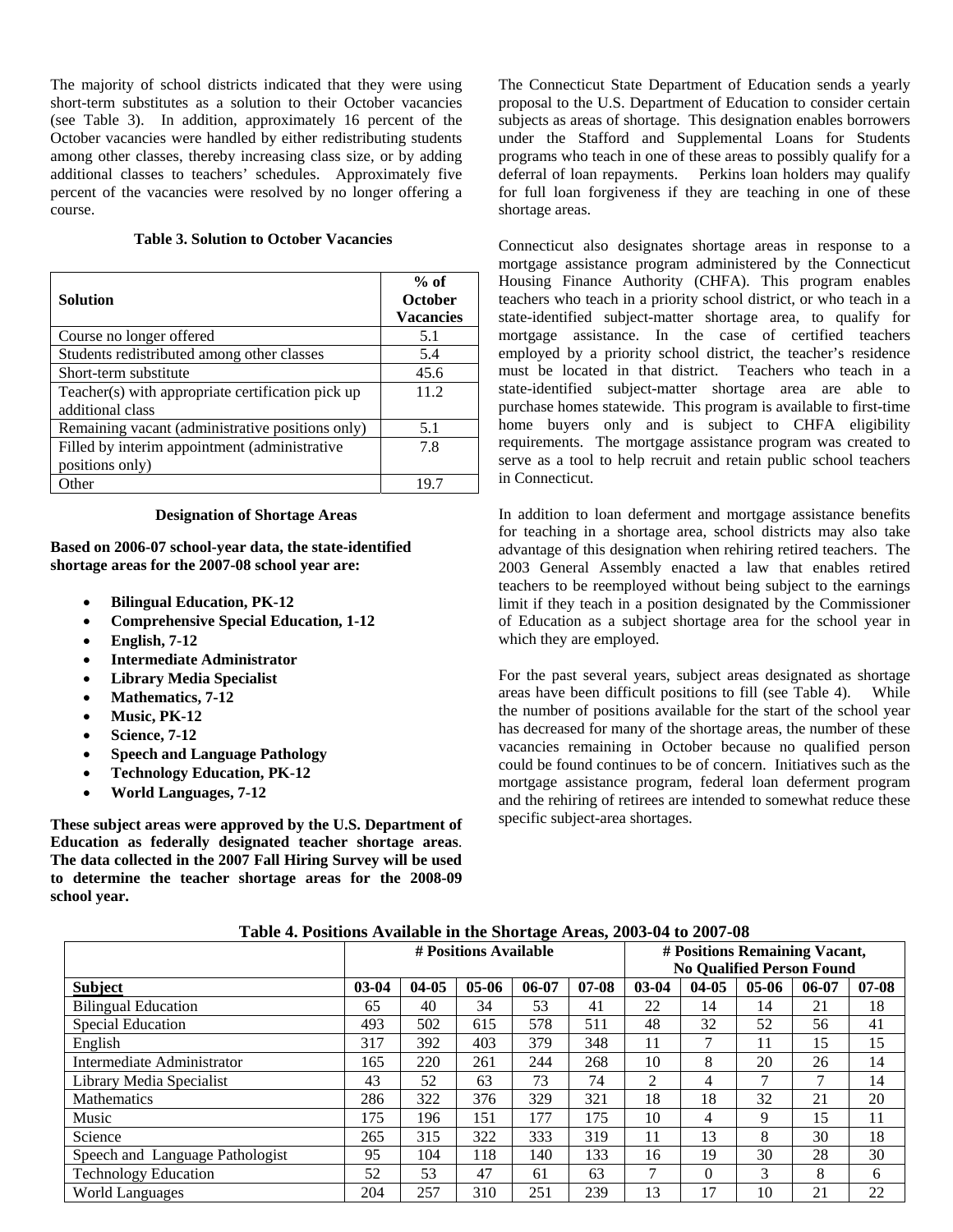# **Table 5. 2007-08 Hiring Statistics**

|                                                    |                      | Vacancy:         |                         |                     |                   |                        |                        |                   |                  |
|----------------------------------------------------|----------------------|------------------|-------------------------|---------------------|-------------------|------------------------|------------------------|-------------------|------------------|
|                                                    |                      | No               |                         |                     |                   |                        |                        | Median            |                  |
|                                                    | Total                | Qualified        | Durational              |                     | Minimum           |                        |                        | Applicant         |                  |
| <b>Endorsment Area</b>                             | Positions<br>to Fill | Person<br>Found  | Shortage<br>Area Permit | Minor<br>Assignment | Qualified<br>Hire | Median<br>Applications | 1st CT<br>Certificates | Quality<br>Rating | Shortage<br>Rank |
| Agriculture, Pre-K-12                              | 3                    | $\mathbf{1}$     | $\mathbf{0}$            | $\boldsymbol{0}$    | $\mathbf{0}$      | 7                      | 6                      | $\overline{2}$    | 36               |
| Art, Pre-K-12                                      | 115                  | 3                | $\mathbf{1}$            | 1                   | $\overline{4}$    | 19                     | 169                    | 3                 | 23               |
| Bilingual, PK-12                                   | 41                   | 18               | $\mathbf{0}$            | $\boldsymbol{0}$    | 16                | 5                      | 12                     | 1                 | 8                |
| Business, 7-12                                     | 66                   | 3                | $\mathbf{1}$            | $\boldsymbol{0}$    | 3                 | 10                     | 69                     | $\overline{c}$    | 24               |
| Comprehensive Special Education                    | 511                  | 41               | $\overline{2}$          | $\overline{0}$      | 14                | 26                     | 407                    | 3                 | 3                |
| Department Chairperson                             | 13                   | $\overline{c}$   | 27                      | $\overline{0}$      | 3                 | 6.5                    | 56                     | $\mathfrak{2}$    | 20               |
| Elementary, 1-6                                    | 1065                 | 3                | 35                      | $\overline{2}$      | $\overline{2}$    | 130                    | 2337                   | 4.5               | 17               |
| English, 7-12                                      | 348                  | 15               | 32                      | 5                   | 10                | 28                     | 437                    | 3.5               | $\overline{7}$   |
| English, Middle School                             | 54                   | $\mathbf{1}$     | 12                      | $\overline{0}$      | $\mathfrak{2}$    | 15.5                   | 29                     | 3                 | 27               |
| External Diploma Program                           | $\mathbf{1}$         | $\overline{0}$   | $\overline{0}$          | $\boldsymbol{0}$    | $\overline{0}$    | 10                     | 55                     | $\overline{4}$    | 45               |
| General Science, Middle School                     | 39                   | $\mathbf{1}$     | 6                       | 13                  | 5                 | 10.5                   | 18                     | $\mathfrak{2}$    | 26               |
| Health Occupations - V-T Schools                   | 3                    | $\mathbf{1}$     | $\mathbf{0}$            | $\boldsymbol{0}$    | $\overline{2}$    | 10                     | 3                      | 1                 | 31               |
| Health, Pre-K-12                                   | 58                   | $\mathbf{2}$     | $\overline{4}$          | 5                   | 1                 | 18                     | 61                     | 3                 | $28\,$           |
| Hearing Impaired, PK-12                            | $\overline{4}$       | $\overline{0}$   | $\overline{0}$          | $\boldsymbol{0}$    | $\overline{c}$    | $\overline{2}$         | 9                      | 2.5               | 41               |
| History & Social Studies, 7-12                     | 216                  | $\boldsymbol{0}$ | 8                       | 1                   | 3                 | 48.5                   | 476                    | 4                 | 39               |
| History & Social Studies, Middle School            | 21                   | $\overline{0}$   | $\mathbf{1}$            | $\overline{0}$      | $\mathbf{1}$      | 47                     | 13                     | 3                 | 42               |
| Home Economics, Pre-K-12                           | 42                   | 6                | 4                       | $\boldsymbol{0}$    | 13                | 5                      | 19                     | $\overline{c}$    | 12               |
| Integrated Early Childhood/Spec. Ed, Birth-K       | 14                   | $\overline{0}$   | $\mathbf{1}$            | $\mathbf{0}$        | 1                 | 11.5                   | 18                     | 2.5               | 40               |
| Integrated Early Childhood/Spec. Ed, Nursery-3     | 52                   | 3                | 15                      | $\boldsymbol{0}$    | 6                 | 13                     | 178                    | $\overline{4}$    | 21               |
| Intermediate Administrator                         | 268                  | 14               | 26                      | $\boldsymbol{0}$    | 10                | 23                     | 631                    | 3                 | 10               |
| Marketing Education, 7-12                          | $\mathfrak{2}$       | $\mathbf{1}$     | $\mathbf{0}$            | $\mathbf{0}$        | $\overline{0}$    | 9                      | 3                      | $\mathfrak{2}$    | 33               |
| Mathematics, 7-12                                  | 321                  | 20               | 55                      | 3                   | 44                | 17                     | 338                    | $\mathfrak{2}$    | $\overline{4}$   |
| Mathematics, Middle School                         | 45                   | 1                | 19                      | $\overline{0}$      | 6                 | 13                     | 47                     | $\mathfrak{2}$    | 25               |
| Music, PK-12                                       | 175                  | 11               | $\sqrt{2}$              | $\overline{0}$      | 11                | 21                     | 163                    | 3                 | 13               |
| Non-English Speaking Adults                        | $\mathbf{1}$         | $\overline{0}$   | $\overline{0}$          | $\overline{0}$      | $\overline{0}$    | 10                     | 110                    | $\overline{4}$    | 46               |
| Occupational Subject, V-T Schools                  | 13                   | $\overline{0}$   | $\overline{0}$          | $\overline{0}$      | $\mathbf{1}$      | 8                      | 73                     | $\overline{c}$    | 43               |
| Physical Education, Pre-K-12                       | 126                  | $\overline{4}$   | $\overline{0}$          | $\boldsymbol{0}$    | $\overline{c}$    | 18                     | 133                    | 3                 | 19               |
| Practical Nurse Education Instruction              | $\overline{c}$       | $\mathbf{0}$     | $\overline{0}$          | $\boldsymbol{0}$    | $\overline{0}$    | 10                     | $\overline{4}$         | $\overline{c}$    | 44               |
| Reading and Language Arts Consultant               | 30                   | 8                | $\mathbf{0}$            | $\boldsymbol{0}$    | 8                 | 5                      | 39                     | $\mathbf{1}$      | 15               |
| Remedial Reading & Language Arts, 1-12             | 64                   | 3                | 24                      | $\boldsymbol{0}$    | 14                | 9                      | 24                     | $\sqrt{2}$        | 14               |
| School Business Administrator                      | 6                    | $\mathbf{1}$     | $\mathbf{0}$            | $\mathbf{0}$        | $\overline{0}$    | 8.5                    | 66                     | $\mathfrak{2}$    | 37               |
| School Counselor                                   | 130                  | 4                | 10                      | $\boldsymbol{0}$    | 3                 | 30                     | 236                    | 3                 | 18               |
| School Library Media Specialist                    | 75                   | 14               | 14                      | $\overline{0}$      | 17                | 8                      | 47                     | $\overline{2}$    | 6                |
| School Nurse Teacher                               | 8                    | 1                | $\boldsymbol{0}$        | $\boldsymbol{0}$    | $\overline{c}$    | $\mathbf{2}$           | 9                      | $\mathbf{1}$      | 30               |
| School Psychologist                                | 114                  | $\boldsymbol{7}$ | $\boldsymbol{0}$        | $\boldsymbol{0}$    | $10\,$            | $\overline{9}$         | 117                    | $\sqrt{2}$        | 16               |
| School Social Worker                               | 72                   | $\mathbf{1}$     | $\boldsymbol{0}$        | $\boldsymbol{0}$    | $\overline{4}$    | 15.5                   | 197                    | 3                 | 32               |
| Science, 7-12                                      | 319                  | 18               | 13                      | $\overline{0}$      | $77\,$            | 11                     | 328                    | 2                 | 5                |
| Speech and Language Pathologist                    | 133                  | 30               | $\overline{0}$          | $\overline{0}$      | 42                | $\overline{4}$         | 103                    | $\overline{c}$    | 1                |
| Superintendent of Schools                          | 14                   | $\mathbf{1}$     | $\mathbf{0}$            | $\mathbf{0}$        | $\mathbf{0}$      | 6.5                    | 65                     | $3.5$             | 35               |
| Technology Education, PK-12                        | 63                   | 6                | 3                       | $\boldsymbol{0}$    | 25                | 5                      | 40                     | 2                 | 9                |
| TESOL, PK-12                                       | 50                   | 7                | 14                      | $\mathbf{0}$        | 7                 | 7.5                    | 29                     | $\overline{c}$    | 11               |
| Trade & Industrial Occupations- Comprehensive H.S. | 10                   | $\overline{4}$   | $\overline{0}$          | $\overline{0}$      | $\mathbf{1}$      | 6                      | 14                     | $\mathbf{1}$      | 22               |
| Unique Subject Area Endorsement                    | $8\,$                | $\mathbf{1}$     | $\boldsymbol{7}$        | $\mathbf{0}$        | 6                 | $5\phantom{.0}$        | 17                     | $\mathbf{1}$      | 29               |
| Vocational Agriculture, 7-12                       | $\overline{7}$       | $\boldsymbol{0}$ | $\mathbf{0}$            | $\mathbf{0}$        | 3                 | 6.5                    | $5\overline{)}$        | 1.5               | 38               |
| World Language Instructor, Elementary              | 9                    | $\mathbf{0}$     | $\mathbf{1}$            | $\mathbf{0}$        | $\mathfrak{Z}$    | 6                      | 45                     | $\overline{2}$    | 34               |
| World Languages, 7-12                              | 239                  | 22               | $\overline{c}$          | $\,8\,$             | 65                | $\tau$                 | 183                    | $\overline{c}$    | $\overline{2}$   |